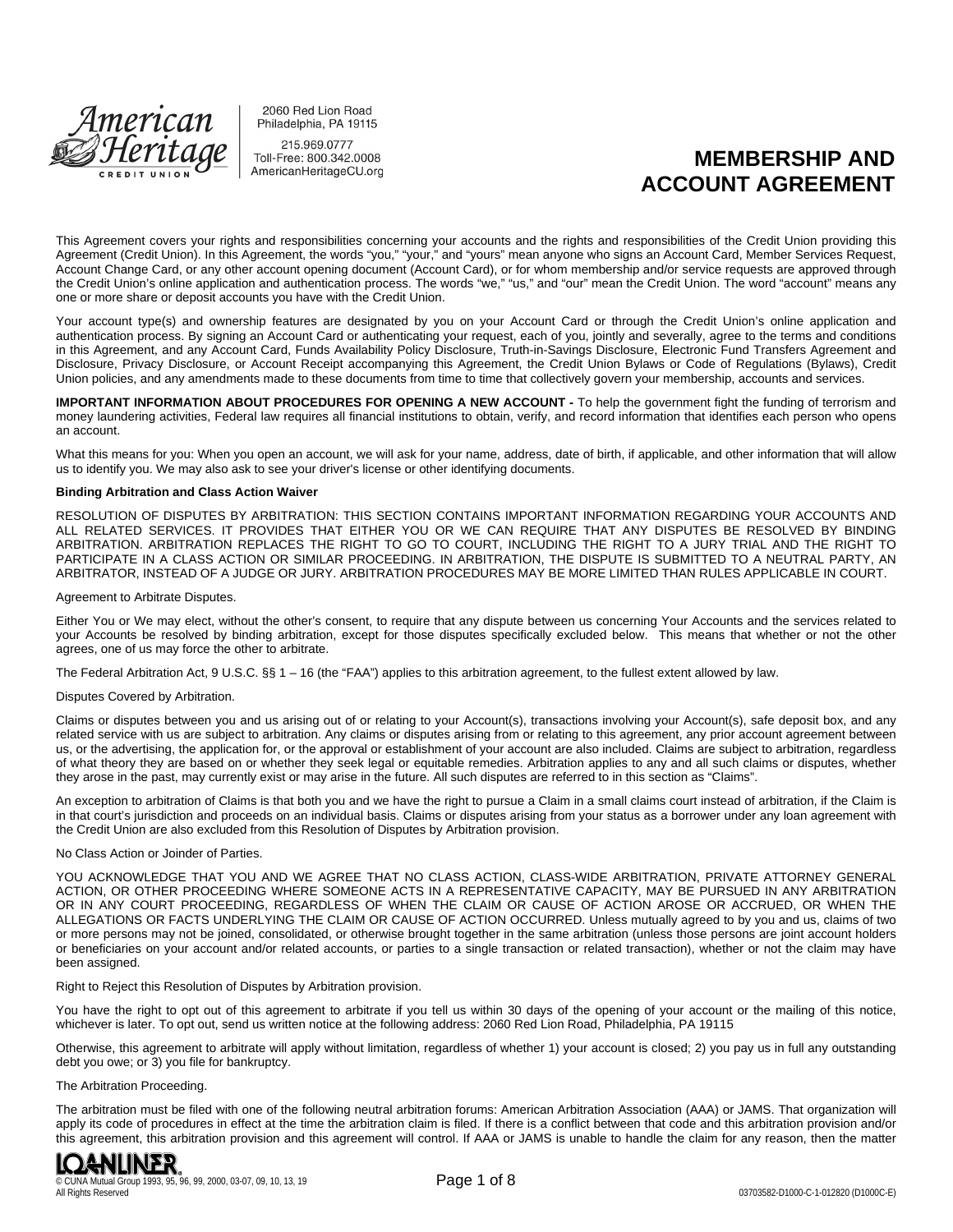shall be arbitrated by a neutral arbitrator selected by agreement of the parties (or, if the parties cannot agree, selected by a court in accordance with the FAA). The arbitration shall be conducted in Philadelphia, Pennsylvania, unless the parties agree to a different location in writing.

#### Costs and Legal Expenses.

The party initiating the arbitration shall pay the initial filing fee. If You file the arbitration and an award is rendered in Your favor, We will reimburse You for Your filing fee. If there is a hearing, We will pay the fees and costs of the arbitration for the first day of that hearing. All other fees and costs will be allocated in accordance with the rules of the arbitration forum. However, We will advance or reimburse filing and other fees if the arbitrator rules that You cannot afford to pay them or finds other good cause for requiring Us to do so, or if you ask us in writing and we determine there is good reason for doing so. Each party shall bear the expense of their respective attorneys, experts, and witnesses and other expenses, regardless of who prevails, but a party may recover any or all costs and expenses from another party if the arbitrator, applying applicable law, so determines.

#### Right to Resort to Provisional Remedies Preserved.

Nothing herein shall be deemed to limit or constrain our right to resort to provisional remedies, such as the right of set-off or the right to restrain funds in an account, to interplead funds in the event of a dispute, to exercise any security interest or lien we may hold in property, or to comply with legal process, or to obtain provisional remedies such as injunctive relief, attachment, or garnishment by a court having appropriate jurisdiction; however, such provisional remedies shall be limited to an individual basis.

#### Severability, Survival.

These arbitration provisions shall survive (a) termination or changes to Your accounts or any related services; (b) the bankruptcy of any party; and (c) the transfer or assignment of your Accounts or any related services. If any portion of this Resolution of Disputes by Arbitration provision is deemed invalid or unenforceable, the remainder of this Resolution of Disputes by Arbitration provision shall remain in force. No portion of this Resolution of Disputes by Arbitration provision may be amended, severed, or waived absent a written agreement between You and Us.

#### Applicability.

Arbitration will not apply to Your Account as long as You are an active duty Service Member.

**1. MEMBERSHIP ELIGIBILITY -** To join the Credit Union, you must meet the membership requirements, including purchase and maintenance of the minimum required share(s) (hereinafter membership share) and/or paying a membership fee as set forth in the Credit Union's bylaws. You authorize us to check your account, credit and employment history, and obtain reports from third parties, including credit reporting agencies, to verify your eligibility for the accounts, products and services you request and for other accounts, products, or services we may offer you or for which you may qualify.

**2. INDIVIDUAL ACCOUNTS -** An individual account is an account owned by one member who has qualified for credit union membership. If the account owner dies, the interest passes, subject to applicable law, to the account owner's estate or Payable on Death (POD) beneficiary/payee or trust beneficiary, subject to other provisions of this Agreement governing our protection for honoring transfer and withdrawal requests of an owner or owner's agent prior to notice of an owner's death, any security interest or pledge granted by the account owner, and our statutory lien rights.

**3. JOINT ACCOUNTS -** A joint account is an account owned by two or more persons.

**a**. **Rights of Survivorship.** Unless otherwise stated on the Account Card or documented through the Credit Union's online application and authentication process, a joint account includes rights of survivorship. This means that when one owner dies, all sums in the account will pass to the surviving owner(s). For a joint account without rights of survivorship, the deceased owner's interest passes to his or her estate. A surviving owner's interest is subject to the Credit Union's statutory lien for the deceased owner's obligations and to any security interest or pledge granted by a deceased owner, even if a surviving owner did not consent to it.

**b. Control of Joint Accounts.** Any owner is authorized and deemed to act for any other owner(s) and may instruct us regarding transactions and other account matters. Each owner guarantees the signature or authenticated request of any other owner(s). Any owner may withdraw or transfer funds, pledge to us all or any part of the shares, or stop payment on items without the consent of the other owner(s). We have no duty to notify any owner(s) about any transaction. We reserve the right to require written consent of all owners for any change to or termination of an account. Any or all joint owner(s) of the account hereby agree that any joint owner may request to be removed from the joint account without notice to the other joint owner(s), and also hereby agree that there shall be no claim or cause of action or any kind whatsoever against the credit union or any of its employees, nor shall such credit union or any of its employees incur any liability of any kind whatsoever as a result of any such removal of any joint owner(s).If we receive written notice of a dispute between owners or inconsistent instructions from them, we may suspend or terminate the account and require a court order or written consent from all owners in order to act.

**c. Joint Account Owner Liability.** If an item deposited in a joint account is returned unpaid, a joint account is overdrawn, or if we do not receive final payment on a transaction, the owners, jointly and severally, are liable to us for any returned item, overdraft, or unpaid amount and for any related fees and charges, regardless of who initiated or benefited from the transaction. If any account owner is indebted to us, we may enforce our rights against any account of the indebted owner, including all funds in the joint account, regardless of who contributed the funds.

**4. POD/TRUST ACCOUNT DESIGNATIONS -** A Payable on Death (POD) account or trust account designation is an instruction to the Credit Union that an individual or joint account so designated is payable to the owner(s) during his, her, or their lifetimes and, when the last account owner dies, is payable to all surviving POD or trust beneficiaries/payees. Unless state law provides for different ownership or as permitted and documented by us, the beneficiaries/payees will own the funds jointly in equal shares without rights of survivorship when there is more than one surviving beneficiary/payee. Any POD or trust beneficiary/payee designation shall not apply to Individual Retirement Accounts (IRAs). We are not obligated to notify any beneficiary/payee of the existence of any account nor the vesting of the beneficiary/payee's interest in any account, except as otherwise provided by law. This paragraph does not apply to an account held on behalf of or in the name of a trust.

**5. ACCOUNTS FOR MINORS -** We may require any account established by a minor to be a joint account with an owner who has reached the age of majority under state law and who shall be jointly and severally liable to us for any returned item, overdraft, or unpaid amount on such account and for any related fees and charges. We may pay funds directly to the minor without regard to his or her minority. Unless a guardian or parent is an account owner, the guardian or parent shall not have any account access rights. We have no duty to inquire about the use or purpose of any transaction except as required by applicable law. We will not change the account status when the minor reaches the age of majority unless the change is authorized in writing by all account owners.

**6. UNIFORM TRANSFERS TO MINORS ACCOUNT -** A Uniform Transfers to Minors Account (UTMA) is an individual account created by a custodian who deposits funds as an irrevocable gift to a minor. The minor to whom the gift is made is the beneficiary of the custodial property in the account. The custodian has possession and control of the account for the exclusive right and benefit of the minor and, barring a court order otherwise, is the only party authorized to make deposits, withdrawals, or close the account. We have no duty to inquire about the use or purpose of any transaction except as required by applicable law. If the custodian dies, we may suspend the account until we receive instructions from any person authorized by law to withdraw funds or a court order authorizing withdrawals.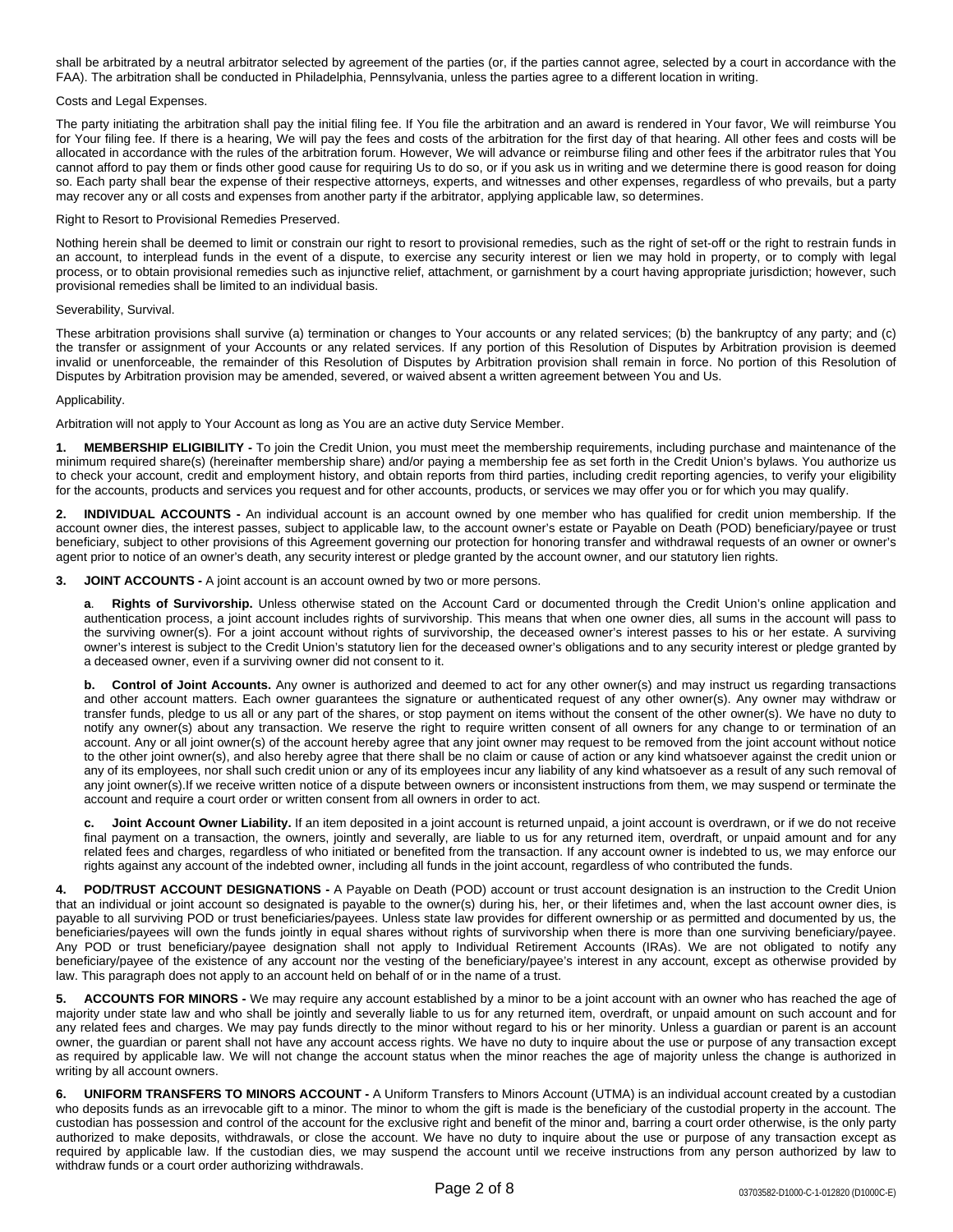**7. AGENCY DESIGNATION ON AN ACCOUNT -** An agency designation on an account is an instruction to us that the owner authorizes another person to make transactions as agent for the account owner regarding the accounts designated. An agent has no ownership interest in the account(s) or credit union voting rights. We have no duty to inquire about the use or purpose of any transaction made by the agent except as required by applicable law.

**8. DEPOSIT OF FUNDS REQUIREMENTS -** Funds may be deposited to any account, in any manner approved by the Credit Union in accordance with the requirements set forth in the Truth-in-Savings Disclosure. Deposits made by mail, at night depositories, or at unstaffed facilities are not our responsibility until we receive them. We reserve the right to refuse or to return any deposit.

**a. Endorsements.** We may accept transfers, checks, drafts, and other items for deposit into any of your accounts if they are made payable to, or to the order of, one or more account owners even if they are not endorsed by all payees. You authorize us to supply missing endorsements of any owners if we choose. If a check, draft, or item that is payable to two or more persons is ambiguous as to whether it is payable to either or both, we may process the check, draft, or item as though it is payable to either person. If an insurance, government, or other check or draft requires an endorsement, we may require endorsement as set forth on the item. Endorsements must be made on the back of the check or draft within 1½ inches of the top edge, although we may accept endorsements outside this space. However, any loss we incur from a delay or processing error resulting from an irregular endorsement or other markings by you or any prior endorser will be your responsibility. If we offer a remote deposit capture service and you have been approved to use the service to make deposits to your account, you agree that, prior to transmitting check or draft images, you will restrictively endorse each original check or draft in accordance with any other agreement with us that governs this service.

**b. Collection of Items.** We act only as your agent and we are not responsible for handling items for deposit or collection beyond the exercise of ordinary care. We are not liable for the loss of an item in transit or the negligence of any correspondent. Each correspondent will only be liable for its own negligence. We may send any item for collection. Items drawn on an institution located outside the United States are handled on a collection basis only. You waive any notice of nonpayment, dishonor, or protest regarding items we purchase or receive for credit or collection to your account. We reserve the right to pursue collection of previously dishonored items at any time, including giving a payor financial institution extra time beyond any midnight deadline limits.

**c. Restrictive Legends.** Some checks and drafts contain restrictive legends or similar limitations on the front of the item. Examples of restrictive legends include "two signatures required," "void after 60 days," and "not valid over \$500.00." We are not liable for payment of any check or draft contrary to a restrictive legend or other limitation contained in or on the item unless we have specifically agreed in writing to the restriction or limitation.

**d. Final Payment.** All checks, drafts, automated clearinghouse (ACH) transfers or other items credited to your account are provisional until we receive final payment. If final payment is not received, we may charge your account for the amount of such items and impose a returned item fee on your account. Any collection fees we incur may be charged to your account. We reserve the right to refuse or return any item or fund transfer.

**e. Direct Deposits.** We may offer direct deposit services, including preauthorized deposits (e.g., payroll checks, Social Security or retirement checks, or other government checks) or preauthorized transfers from other accounts. You must authorize direct deposits or preauthorized transfers by completing a separate authorization document. You must notify us if you wish to cancel or change a direct deposit or preauthorized transfer. Any cancellation or change will become effective once we receive notice from you and have a reasonable period of time to act on your request. If your account is overdrawn, you authorize us to deduct the amount your account is overdrawn from any deposit, including deposits of government payments or benefits. If we are required to reimburse the U.S. Government for any benefit payment directly deposited into your account, we may deduct the amount returned from any of your accounts, unless prohibited by law.

**f. Crediting of Deposits.** Deposits will be credited to your account on the day we consider them received as stated in our Funds Availability Policy Disclosure.

# **9. ACCOUNT ACCESS**

**a. Authorized Signature.** Your signature on the Account Card, or authentication and approval of your account, authorizes your account access. We will not be liable for refusing to honor any item or instruction if we believe the signature is not genuine. If you have authorized the use of a facsimile signature, we may honor any check or draft that appears to bear your facsimile signature, even if it was made by an unauthorized person. You authorize us to honor transactions initiated by a third person to whom you have given your account information, even if you do not authorize a particular transaction.

**b. Access Options.** You may access your account(s) in any manner we permit including, for example, in person at one of our branch offices, at an ATM or point-of-sale device, or by mail, telephone, automatic transfer, internet access or mobile application. We may return as unpaid any check or draft drawn on a form we do not provide, and you are responsible for any losses, expenses or fees we incur as a result of handling such a check or draft. We have the right to review and approve any form of power of attorney and may restrict account withdrawals or transfers. We may refuse to honor a power of attorney if our refusal is conducted in accordance with applicable state law.

**c. Credit Union Examination.** We may disregard any information on any check or draft other than the signature of the drawer, the amount of the item, and any magnetic encoding. You agree that we do not fail to exercise ordinary care in paying an item solely because our procedures do not provide for sight examination of items.

**10. FUND TRANSFERS -** Fund transfers we permit that are subject to Article 4A of the Uniform Commercial Code, such as wire transfers, will be subject to such provisions of the Uniform Commercial Code as enacted by the state where the main office of the Credit Union is located, except as otherwise provided in this Agreement. ACH transfers are subject to rules of the National Automated Clearinghouse Association (NACHA). We may execute certain requests for fund transfers by Fedwire which are subject to the Federal Reserve Board's Regulation J.

**a. Authorization for Transfers/Debiting of Accounts.** You may make or order fund transfers to or from your account. We will debit your account for the amount of a fund transfer from your account and will charge your account for any fees related to the transfer.

**b. Right to Refuse to Make Transfers/Limitation of Liability.** Unless we agree otherwise in writing, we reserve the right to refuse to execute any payment order to transfer funds to or from your account. We are not obligated to execute any payment order to transfer funds out of your account if the amount of the requested transfer plus applicable fees exceeds the available balance in your account. We are not liable for errors, delays, interruptions or transmission failures caused by third parties or circumstances beyond our control including mechanical, electronic or equipment failure. In addition, we will not be liable for consequential, special, punitive or indirect loss or damage you may incur in connection with fund transfers to or from your account.

**c. No Notice Required.** We will not provide you with notice when fund transfers are credited to your account. You will receive notice of such credits on your account statements. You may contact us to determine whether a payment has been received.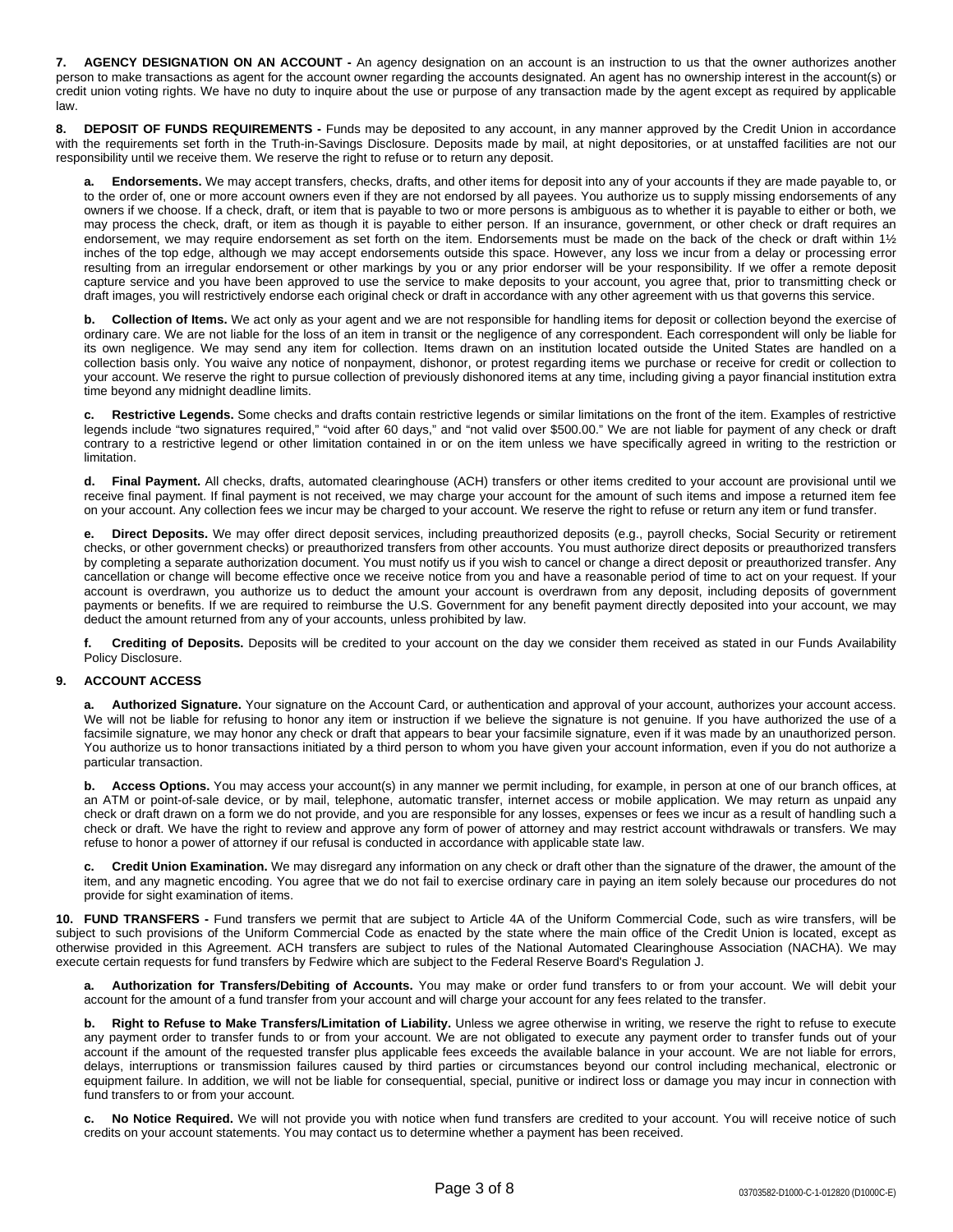**d. Interest Payments.** If we fail to properly execute a payment order and such action results in a delay in payment to you, we will pay you dividends or interest, whichever applies to your account, for the period of delay as required by applicable law. You agree that the dividend or interest rate paid to you will be based on the lowest nominal dividend or interest rate we were paying on any account during that period.

**e. Provisional Credit for ACH Transactions.** We may provisionally credit your account for an ACH transfer before we receive final settlement. If we do not receive final settlement, we may reverse the provisional credit or require you to refund us the amount provisionally credited to your account, and the party originating the transfer will not be considered to have paid you.

**f. Payment Order Processing and Cut-off Times.** Payment orders we accept will be executed within a reasonable time of receipt. Unless we have agreed otherwise in writing, a payment order may not necessarily be executed on the date it is received or on a particular date you specify. Cut-off times may apply to the receipt, execution and processing of fund transfers, payment orders, cancellations, and amendments. Fund transfers, payment orders, cancellations, and amendments received after a cut-off time may be treated as having been received on the next fund transfer business day. Information about any cut-off times is available upon request. From time to time, we may need to temporarily suspend processing of a transaction for greater scrutiny or verification in accordance with applicable law. This action may affect settlement or availability of the transaction.

**g. Identifying Information.** If your payment order identifies the recipient and any financial institution by name and account or other identifying number, the Credit Union and any other financial institutions facilitating the transfer may rely strictly on the account or other identifying number, even if the number identifies a different person or financial institution.

**h. Amendments and Cancellations of Payment Orders.** Any account owner may amend or cancel a payment order regardless of whether that person initiated the order. We may refuse requests to amend or cancel a payment order that we believe will expose the Credit Union to liability or loss. Any request to amend or cancel a payment order that we accept will be processed within a reasonable time after it is received. You agree to hold us harmless from and indemnify us for all losses and expenses resulting from any actual or attempted amendment or cancellation of a payment order.

**i. Security Procedures.** We may require you to follow a security procedure to execute, amend or cancel a payment order so that we may verify the authenticity of the order, amendment or cancellation. You agree that the security procedure established by separate agreement between you and the Credit Union is commercially reasonable. If you refuse to follow a commercially reasonable security procedure that we offer, you agree to be bound by any payment order, whether authorized or not, that is issued in your name and accepted by us in good faith in accordance with the security procedure you choose.

**j. Duty to Report Unauthorized or Erroneous Fund Transfers.** You must exercise ordinary care to identify and report unauthorized or erroneous fund transfers on your account. You agree that you will review your account(s) and periodic statement(s). You further agree you will notify us of any unauthorized or erroneous transfers within the time frames described in the "Statements" section of this Agreement.

**k. Recording Telephone Requests.** You agree that we may record payment order, amendment and cancellation requests as permitted by applicable law.

**l. Remittance Transfers.** A "remittance transfer" is an electronic transfer of funds of more than \$15.00 which is requested by a sender and sent to a designated recipient in a foreign country by a remittance transfer provider. If we act as a remittance transfer provider and conduct a remittance transfer(s) on your behalf, the transaction(s) will be governed by 12 C.F.R. part 1005, subpart B - Requirements for remittance transfers. Terms applicable to such transactions may vary from those disclosed herein and will be disclosed to you at the time such services are requested and rendered in accordance with applicable law.

**11. ACCOUNT RATES AND FEES -** We pay account earnings and assess fees against your account as set forth in the Truth-in-Savings Disclosure and Schedule of Fees and Charges. We may change the Truth-in-Savings Disclosure or Schedule of Fees and Charges at any time and will notify you as required by law.

# **12. TRANSACTION LIMITATIONS**

**a. Withdrawal Restrictions.** We will pay checks or drafts, permit withdrawals, and make transfers from the available balance in your account. The availability of funds in your account may be delayed as described in our Funds Availability Policy Disclosure. We may also pay checks or drafts, permit withdrawals, and make transfers when you have an insufficient available balance in your account if you have established an overdraft protection plan or, if you do not have such a plan with us, in accordance with our overdraft payment policy.

We may refuse to allow a withdrawal in some situations and will advise you accordingly if, for example: (1) there is a dispute between account owners (unless a court has ordered the Credit Union to allow the withdrawal); (2) a legal garnishment or attachment is served; (3) the account secures any obligation to us; (4) required documentation has not been presented; or (5) you fail to repay a credit union loan on time. We may require you to give written notice of 7 to 60 days before any intended withdrawals.

**b. Transfer Limitations.** We may limit the dollar amount or the number of transfers from your account. Please consult your Truth-in-Savings Disclosure or your Electronic Fund Transfers Agreement and Disclosure.

**13. CERTIFICATE ACCOUNTS -** Any term share, share certificate, time deposit or certificate of deposit account (certificate account), whichever we offer as allowed by applicable federal or state law, is subject to the terms of this Agreement, the Truth-in-Savings Disclosure, the Account Receipt for each account, and any other documents we provide for the account, the terms of which are incorporated herein by reference.

# **14. OVERDRAFTS**

**a. Payment of Overdrafts.** If, on any day, the available balance in your share or deposit account is not sufficient to pay the full amount of a check, draft, transaction, or other item, plus any applicable fee, that is posted to your account, we may return the item or pay it, as described below. The Credit Union's determination of an insufficient available account balance may be made at any time between presentation and the Credit Union's midnight deadline with only one review of the account required. We do not have to notify you if your account does not have a sufficient available balance in order to pay an item. Your account may be subject to a fee for each item regardless of whether we pay or return the item. We may charge a fee each time an item is submitted or resubmitted for payment; therefore, you may be assessed more than one fee as a result of a returned item and resubmission(s) of the returned item.

If we offer standard overdraft services, this service allows us to authorize payment for the following types of transactions regardless of whether your share or deposit account has sufficient funds: (1) share drafts/checks and other transactions made using your checking account, except as otherwise described below; (2) automatic bill payments; (3) and ACH transactions. For ATM and one-time debit card transactions, you must affirmatively consent to such coverage. Without your consent, the Credit Union may not authorize and pay an ATM or one-time debit card transaction that will result in insufficient funds in your account. If you have established a service linking your share or deposit account with other individual or joint accounts, you authorize us to transfer funds from another account of yours to cover an insufficient item, including transfers from a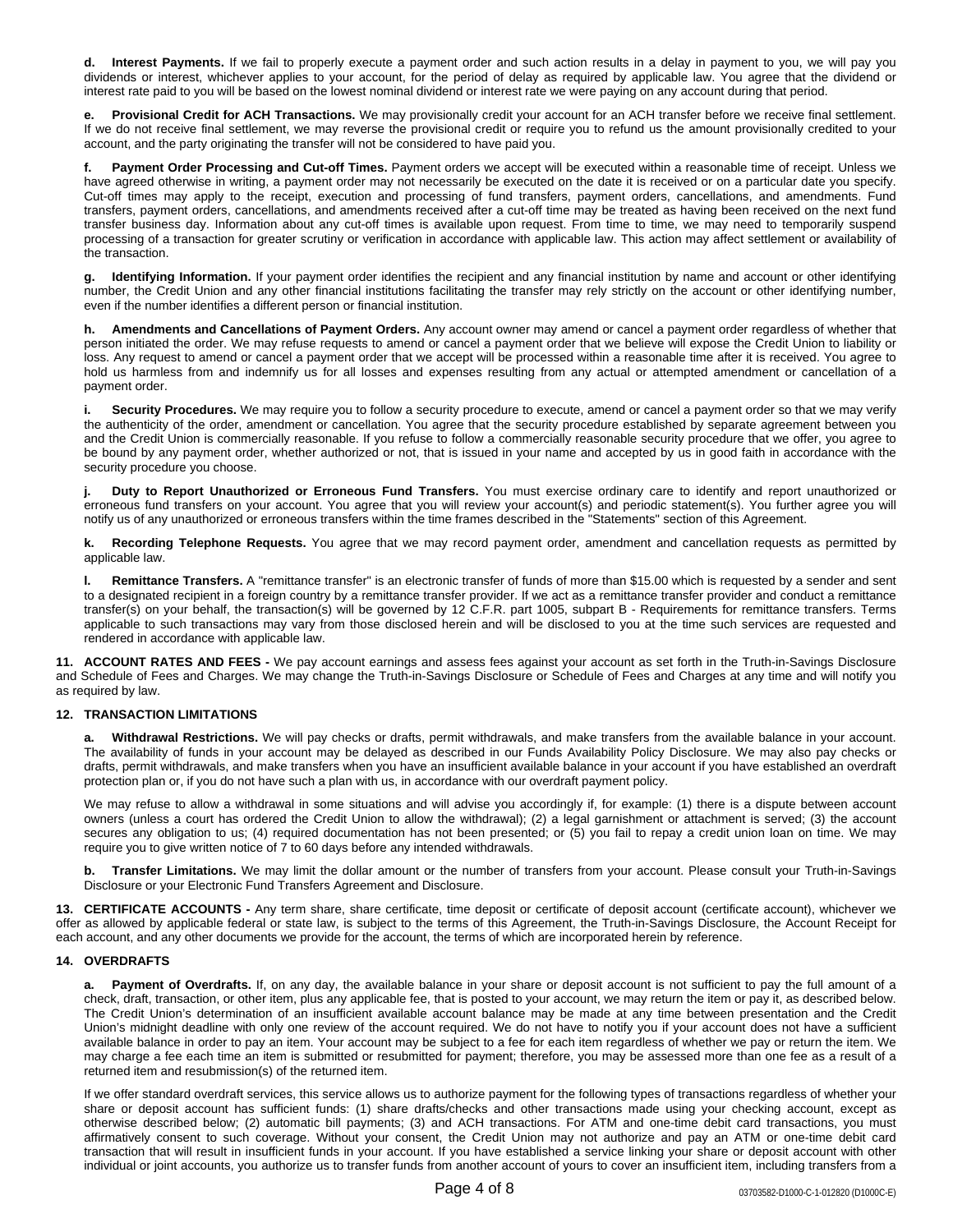share or deposit account, an overdraft line-of-credit account, or other account you so designate. Services and fees for these transactions are shown in the document the Credit Union uses to capture your affirmative consent and the Schedule of Fees and Charges.

Except as otherwise agreed in writing, if we exercise our right to use our discretion to pay such items that result in an insufficiency of funds in your account, we do not agree to pay them in the future and may discontinue coverage at any time without notice. If we pay these items or impose a fee that results in insufficient funds in your account, you agree to pay the insufficient amount, including the fee assessed by us, in accordance with our standard overdraft services or any other service you may have authorized with us or, if you do not have such protections with us, in accordance with any overdraft payment policy we have, as applicable.

**b. How Transactions are Posted to Your Account.** Basically, there are two types of transactions that affect your account: credits (deposits of money into your account) and debits (payments out of your account). It is important to understand how each is applied to your account so that you know how much money you have and how much is available to you at any given time. This section explains generally how and when we post transactions to your account.

**Credits.** Deposits are generally added to your account when we receive them. However, in some cases when you deposit a check, the full amount of the deposit may not be available to you at the time of deposit. Please refer to the Funds Availability Policy Disclosure for details regarding the timing and availability of funds from deposits.

**Debits.** There are several types of debit transactions. Common debit transactions are generally described below. Keep in mind that there are many ways transactions are presented for payment by merchants, and we are not necessarily in control of when transactions are received.

- **• Checks.** When you write a check, it is processed through the Federal Reserve system. We receive data files of cashed checks from the Federal Reserve each day. The checks drawn on your account are compiled from these data files and paid each day. We process the payments in draft number order from the lowest draft number to the highest draft number.
- **• ACH Payments.** We receive data files every day from the Federal Reserve with Automated Clearing House (ACH) transactions. These include, for example, automatic bill payments you have authorized. ACH transactions for your account are posted throughout the day from low to high dollar value.
- **• PIN-Based Debit Card Purchase Transactions.** These are purchase transactions using your debit card for which a merchant may require you to enter your personal identification number (PIN) at the time of sale. They are processed through a PIN debit network. These transactions are similar to ATM withdrawal transactions because the money is usually deducted from your account immediately at the time of the transaction. However, depending on the merchant, a PIN-based transaction may not be immediately presented for payment.
- **• Signature-Based Debit Card Purchase Transactions.** These are purchase transactions using your debit card that are processed through a signature-based network. Rather than entering a PIN, you typically sign for the purchase; however, merchants may not require your signature for certain transactions. Merchants may seek authorization for these types of transactions. The authorization request places a hold on funds in your account when the authorization is completed. The "authorization hold" will reduce your available balance by the amount authorized but will not affect your actual balance. The transaction is subsequently processed by the merchant and submitted to us for payment. This can happen hours or sometimes days after the transaction, depending on the merchant and its payment processor. These payment requests are received in real time throughout the day and are posted to your account when they are received.

The amount of an authorization hold may differ from the actual payment because the final transaction amount may not yet be known to the merchant when you present your card for payment. For example, if you use your debit card at a restaurant, a hold will be placed in an amount equal to the bill presented to you; but when the transaction posts, it will include any tip that you may have added to the bill. This may also be the case where you present your debit card for payment at gas stations, hotels and certain other retail establishments. We cannot control how much a merchant asks us to authorize, or when a merchant submits a transaction for payment.

This is a general description of certain types of transactions. These practices may change, and we reserve the right to pay items in any order we choose as permitted by law.

**c. Understanding Your Account Balance.** Your share draft account has two kinds of balances: the actual balance and the available balance. Your actual balance reflects the full amount of all deposits to your account as well as payment transactions that have been posted to your account. It does not reflect checks you have written and are still outstanding or transactions that have been authorized but are still pending. Your available balance is the amount of money in your account that is available for you to use. Your available balance is your actual balance less: (1) holds placed on deposits; (2) holds on debit card or other transactions that have been authorized but are not yet posted; and (3) any other holds, such as holds related to pledges of account funds and minimum balance requirements or to comply with court orders. We use your available balance to determine whether there are sufficient funds in your account to pay items, including checks and drafts, as well as ACH, debit card and other electronic transactions. Pending transactions and holds placed on your account may reduce your available balance and may cause your account to become overdrawn regardless of your actual balance. In such cases, subsequent posting of the pending transactions may further overdraw your account and be subject to additional fees. You should assume that any item which would overdraw your account based on your available balance may create an overdraft. You may check your available balance online at AmericanHeritageCU.org, at an ATM, by visiting a credit union branch or by calling us at 215-969-0777.

**15. POSTDATED AND STALEDATED CHECKS OR DRAFTS -** You agree not to issue any check or draft that is payable on a future date (postdated). If you do draw or issue a check or draft that is postdated and we pay it before that date, you agree that we shall have no liability to you for such payment. You agree not to deposit checks, drafts, or other items before they are properly payable. We are not obligated to pay any check or draft drawn on your account that is presented more than six months past its date; however, if the check or draft is paid against your account, we will have no liability for such payment.

# **16. STOP PAYMENT ORDERS**

**a. Stop Payment Order Request.** Any owner may request a stop payment order on any check or draft drawn on the owner's account. To be binding, the order must accurately describe the check or draft, including the exact account number, check or draft number, and amount of the check or draft. This exact information is necessary for the Credit Union to identify the check or draft. If we receive incorrect or incomplete information, we will not be responsible for failing to stop payment on the check or draft. In addition, we must receive sufficient advance notice of the stop payment order to allow us a reasonable opportunity to act on it. If we recredit your account after paying a check or draft over a valid and timely stop payment order, you agree to sign a statement describing the dispute with the payee, to assign to us all of your rights against the payee or other holders of the check or draft, and to assist us in any legal action.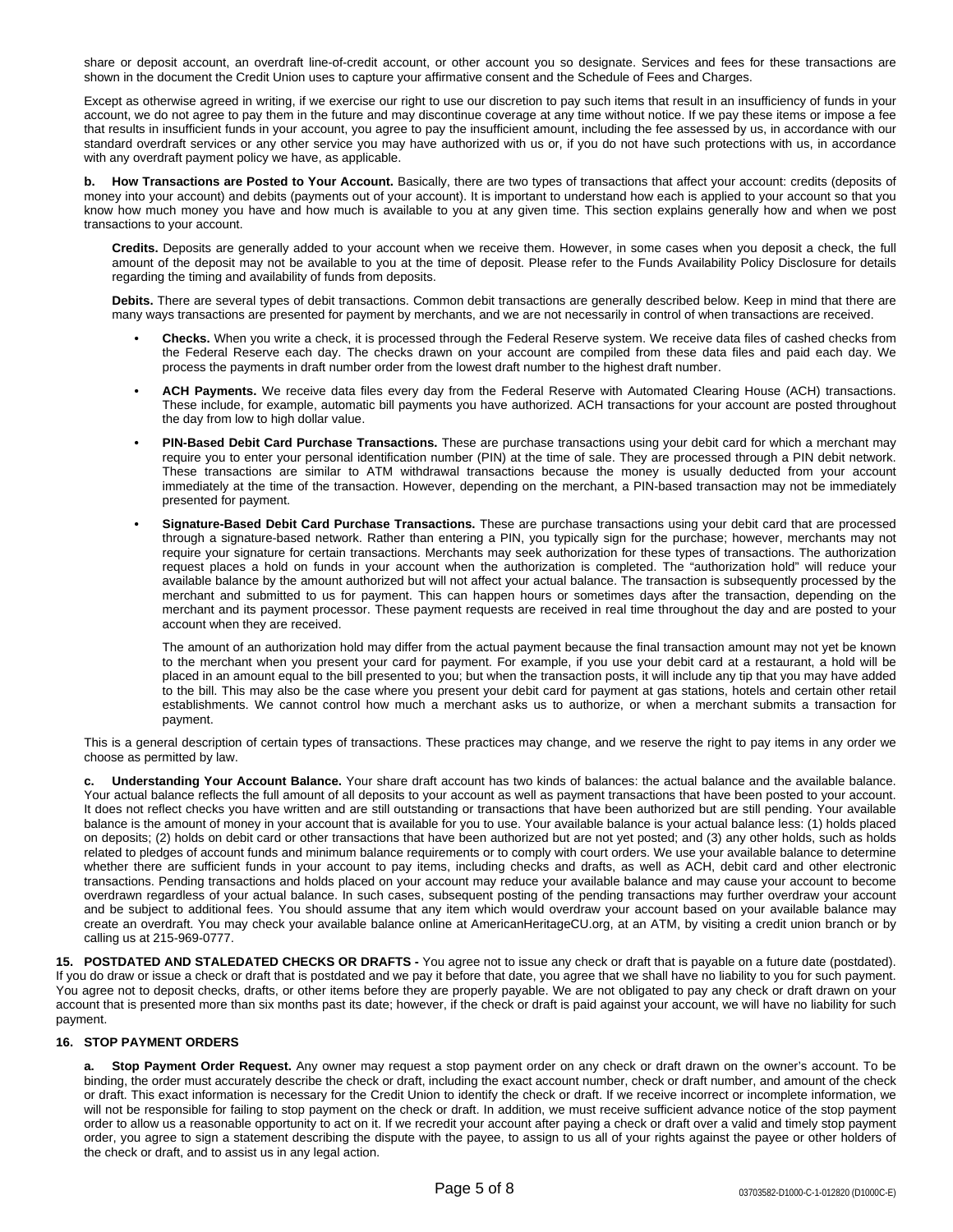Stop payment orders for preauthorized debit transactions from your account are governed by Regulation E. Please refer to the Electronic Fund Transfers Agreement and Disclosure for rules regarding stop payments on preauthorized debit transactions.

**b. Duration of Order.** You may make an oral stop payment order which will lapse within 14 calendar days unless you confirm it in writing, or in a record if allowed by applicable law, within that time. A written stop payment order is effective for six months and may be renewed for additional sixmonth periods by submitting a renewal request in writing, or in a record if allowed by applicable law, before the stop payment order then in effect expires. We do not have to notify you when a stop payment order expires.

**c. Liability.** Fees for stop payment orders are set forth in the Truth-in-Savings Disclosure or Schedule of Fees and Charges. You may not stop payment on any certified check, cashier's check, teller's check, or any other check, draft, or payment guaranteed by us. Although payment of an item may be stopped, you may remain liable to any item holder, including us. You agree to indemnify and hold the Credit Union harmless from all costs, including attorney's fees and all damages or claims related to our refusal to pay an item, as well as claims of any joint account owner or of any payee or endorsee for failing to stop payment of an item as a result of incorrect information provided by you.

**17. CREDIT UNION LIABILITY -** If we do not properly complete a transaction according to this Agreement, we will be liable for your losses or damages not to exceed the amount of the transaction, except as otherwise provided by law. We will not be liable if, for example: (1) your account contains an insufficient available balance for the transaction; (2) circumstances beyond our control prevent the transaction; (3) your loss is caused by your or another financial institution's negligence; or (4) your account funds are subject to legal process or other claim. We will not be liable for consequential damages, except liability for wrongful dishonor. We are not responsible for a check or draft that is paid by us if we acted in a commercially reasonable manner and exercised ordinary care. We exercise ordinary care if our actions or nonactions are consistent with applicable state law, Federal Reserve regulations and operating letters, clearinghouse rules, and general financial institution practices followed in the area we serve. You grant us the right, in making payments of deposited funds, to rely exclusively on the form of the account and the terms of this Agreement. Any conflict regarding what you and our employees say or write will be resolved by reference to this Agreement.

**18. CHECKS OR DRAFTS PRESENTED FOR PAYMENT IN PERSON -** We may refuse to accept any check or draft drawn on your account that is presented for payment in person. Such refusal shall not constitute a wrongful dishonor of the check or draft, and we shall have no liability for refusing payment. If we agree to cash a check or draft that is presented for payment in person, we may require the presenter to pay a fee. Any applicable check or draft cashing fees are stated in the Schedule of Fees and Charges.

**19. REMOTELY CREATED CHECKS OR DRAFTS -** For purposes of this paragraph, "account" means a transaction account, credit account, or any other account on which checks or drafts may be drawn. A remotely created check or draft is a check or draft created by someone other than the person on whose account the check or draft is drawn. A remotely created check or draft is generally created by a third party payee as authorized by the owner of the account on which the check or draft is drawn. Authorization is usually made over the telephone or through online communication. The owner of the account does not sign a remotely created check or draft. In place of the owner's signature, the remotely created check or draft usually bears a statement that the owner authorized the check or draft or bears the owner's printed or typed name. If you authorize a third party to draw a remotely created check or draft against your account, you may not later revoke or change your authorization. It is your responsibility to resolve any authorization issues directly with the third party. We are not required to credit your account and may charge against your account any remotely created check or draft for which the third party has proof of your authorization.

**20. PLEDGE, RIGHT OF OFFSET AND STATUTORY LIEN -** Unless prohibited by law, you pledge and grant as security for all obligations you may have now or in the future, except obligations secured by your principal residence, all shares and dividends and all deposits and interest, if any, in all accounts you have with us now and in the future. If you pledge a specific dollar amount in your account(s) for a loan, we will freeze the funds in your account(s) to the extent of the outstanding balance of the loan or, if greater, the amount of the pledge if the loan is a revolving loan. Otherwise, funds in your pledged account(s) may be withdrawn unless you are in default. You agree we have the right to offset funds in any of your accounts against the obligation owed to us. Federal or state law (depending upon whether we have a federal or state charter) gives us a lien on all shares and dividends and all deposits and interest, if any, in accounts you have with us now and in the future. Except as limited by federal or state law, the statutory lien gives us the right to apply the balance of all your accounts to any obligation on which you are in default. After you are in default, we may exercise our statutory lien rights without further notice to you.

Your pledge and our statutory lien rights will allow us to apply the funds in your account(s) to what you owe when you are in default, except **as limited by federal or state law.** If we do not apply or offset the funds in your account(s) to satisfy your obligation, we may place an administrative freeze on your account(s) in order to protect our statutory lien rights and may apply or offset the funds in your account(s) to the amount you owe us at a later time. The statutory lien and your pledge do not apply to any Individual Retirement Account or any other account that would lose special tax treatment under federal or state law if given as security. By not enforcing our right to apply or offset funds in your account(s) to your obligations that are in default, we do not waive our right to enforce these rights at a later time.

**21. LEGAL PROCESS -** If any legal action is brought against your account, we may pay out funds according to the terms of the action or refuse any payout until the dispute is resolved, as permitted by law. Any expenses or attorney fees we incur responding to legal process may be charged against your account without notice, unless prohibited by law. Any legal process against your account is subject to our lien and security interest.

**22. ACCOUNT INFORMATION -** Upon request, we will give you the name and address of each agency from which we obtain a credit report regarding your account. We agree not to disclose account information to third parties except when: (1) it is necessary to complete a transaction; (2) the third party seeks to verify the existence or condition of your account in accordance with applicable law; (3) such disclosure complies with the law or a government agency or court order; or (4) you give us written permission.

# **23. NOTICES**

**a. Name or Address Changes.** You are responsible for notifying us of any name or address change. The Credit Union is only required to attempt to communicate with you at the most recent address you have provided to us. We may require all name and address changes to be provided in writing. If we attempt to locate you, we may impose a service fee as set forth in the Truth-in-Savings Disclosure or Schedule of Fees and Charges.

**b. Notice of Amendments.** Except as prohibited by applicable law, we may change the terms of this Agreement at any time. We will notify you, in a manner we deem appropriate under the circumstances, of any changes in terms, rates or fees as required by law. We reserve the right to waive any terms of this Agreement. Any such waiver shall not affect our right to future enforcement.

**c. Effect of Notice.** Any written notice you give us is effective when we receive it. Any written notice we give to you is effective when it is provided electronically or is deposited in the U.S. mail, postage prepaid and addressed to you at your statement mailing address, and will be effective whether or not received by you. Notice to any account owner is considered notice to all account owners.

**d. Electronic Notices.** If you have agreed to receive notices electronically, we may send you notices electronically and discontinue mailing paper notices to you until you notify us that you wish to reinstate receiving paper notices.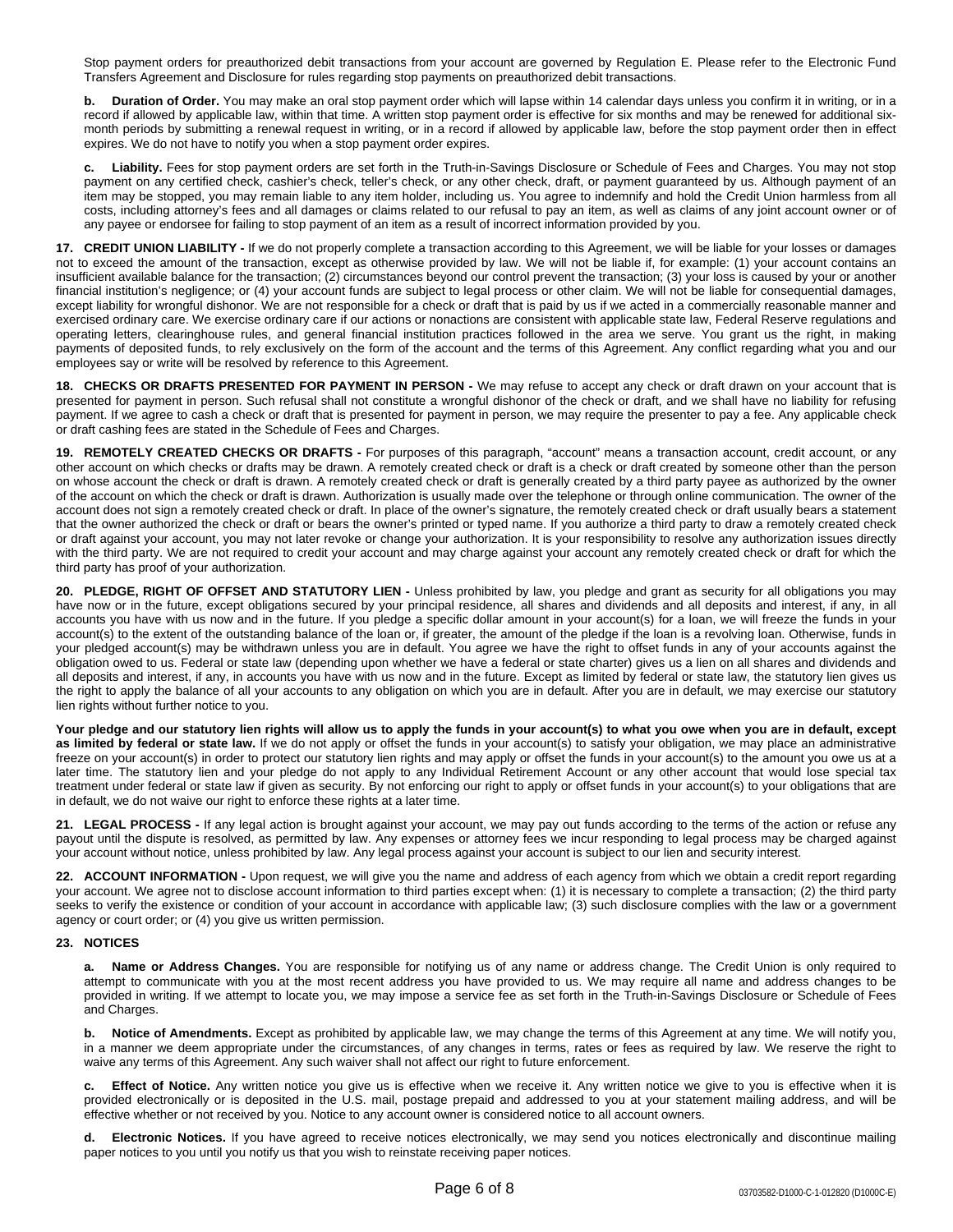**24. TAXPAYER IDENTIFICATION NUMBER AND BACKUP WITHHOLDING -** You agree that we may withhold taxes from any dividends or interest earned on your account as required by federal, state or local law or regulations. Your failure to furnish a correct Taxpayer Identification Number (TIN) or meet other requirements may result in backup withholding. If your account is subject to backup withholding, we must withhold and pay to the Internal Revenue Service a percentage of dividends, interest, and certain other payments. If you fail to provide your TIN within a reasonable time we may close your account and return the balance to you, less any applicable service fees.

# **25. STATEMENTS**

**a. Contents.** If we provide a periodic statement for your account, you will receive a periodic statement that shows the transactions and activity on your account during the statement period as required by applicable law. If a periodic statement is provided, you agree that only one statement is necessary for joint accounts. For share draft or checking accounts, you understand and agree that your original check or draft, when paid, becomes property of the Credit Union and may not be returned to you, but copies of the check or draft may be retained by us or by payable-through financial institutions and may be made available upon your request. You understand and agree that statements are made available to you on the date they are mailed to you or, if you have requested, on the date they are made available to you electronically. You also understand and agree that checks, drafts, or copies thereof are made available to you on the date the statement is mailed to you or is provided to you electronically, even if the checks or drafts do not accompany the statement.

**Examination.** You are responsible for promptly examining each statement upon receiving it and reporting any irregularities to us. If you fail to report any irregularities such as forged, altered, unauthorized, unsigned, or otherwise fraudulent items drawn on your account, erroneous payments or transactions, or other discrepancies that are reflected on your statement within 33 days of the date we sent or otherwise provided the statement to you, we will not be responsible for your loss. We also will not be liable for any items that are forged or altered in a manner not detectable by a reasonable person, including the unauthorized use of facsimile signature equipment.

Unauthorized electronic fund transfers governed by Regulation E are subject to different reporting periods. Please refer to the Electronic Fund Transfers Agreement and Disclosure for reporting requirements pertaining to electronic fund transfers.

**c. Notice to Credit Union.** You agree that the Credit Union's retention of checks or drafts does not alter or waive your responsibility to examine your statements or the time limit for notifying us of any errors. The statement will be considered correct for all purposes, and we will not be liable for any payment made or charge to your account unless you notify us in writing within the above time limit for notifying us of any errors. If you fail to receive a periodic statement, you agree to notify us within 14 days of the time you regularly receive a statement.

**d. Address.** If we mail you a statement, we will send it to the last known address shown in our records. If you have requested to receive your statement electronically, we will send the statement or notice of statement availability to the last e-mail address shown in our records.

**26. INACTIVE ACCOUNTS -** As allowed by applicable law, we may classify your account as inactive or dormant and assess a fee if you have not made any transactions in your account over a specified period of time. The period of inactivity, the fee for servicing an inactive or dormant account, and the minimum balance required to avoid the service fee, if any, are set forth in our Schedule of Fees and Charges. You authorize us to transfer funds from another account of yours to cover any service fees, if applicable. To the extent allowed by law, we reserve the right to transfer the account funds to an account payable or reserve account and to suspend any further account statements. If a deposit or withdrawal has not been made on the account and we have had no other sufficient contact with you within the period specified by state law, the account will then be presumed to be abandoned. Funds in abandoned accounts will be reported and remitted in accordance with state law. Once funds have been turned over to the state, we have no further liability to you for such funds. If you choose to reclaim such funds, you must apply to the appropriate state agency.

**27. SPECIAL ACCOUNT INSTRUCTIONS -** You may request that we facilitate certain trust, will, or court-ordered account arrangements. However, because we do not give legal advice, we cannot counsel you as to which account arrangement most appropriately meets the specific requirements of your trust, will, or court order. If you ask us to follow any instructions that we believe might expose us to claims, lawsuits, expenses, liabilities, or damages, whether directly or indirectly, we may refuse to follow your instructions or may require you to indemnify us or post a bond or provide us with other protection. We may require that account changes requested by you, or any account owner, such as adding or closing an account or service, be evidenced by a signed Account Change Card or other document which evidences a change to an account and accepted by us.

**28. ACCOUNT RECLASSIFICATION -** The Credit Union may make a change in your Share Draft Checking and Share Savings Account(s) that will not affect your available balance, dividend earnings, NCUA insurance, or credit union statement. Through an internal process each Account may be segregated into Share Draft Checking and Share Savings sub accounts. The credit union may periodically transfer funds between these sub accounts. If your Account(s) pay dividends in accordance with the Truth-In-Savings Rate and Account Disclosure, your dividend calculation will remain the same. Otherwise, the Share Savings sub account will be nondividend bearing. The Share Savings sub account will be governed by the rules governing our other share savings accounts.

**29. TERMINATION OF ACCOUNT -** We may terminate your account at any time without notice to you or may require you to close your account and apply for a new account if, for example: (1) there is a change in owners or authorized signers; (2) there has been a forgery or fraud reported or committed involving your account; (3) there is a dispute as to the ownership of the account or of the funds in the account; (4) any checks or drafts are lost or stolen; (5) there are excessive returned unpaid items not covered by an overdraft protection plan; (6) there has been any misrepresentation or any other abuse of any of your accounts; (7) we reasonably deem it necessary to prevent a loss to us; or (8) as otherwise permitted by law. You may terminate an individual account by giving written notice. We reserve the right to require the consent of all owners to terminate a joint account. We are not responsible for payment of any check, draft, withdrawal, transaction, or other item after your account is terminated; however, if we pay an item after termination, you agree to reimburse us.

**30. TERMINATION OF MEMBERSHIP; LIMITATION OF SERVICES -** You may terminate your membership by giving us written notice or by withdrawing your minimum required membership share, if any, and closing all of your accounts. You may be expelled from membership for any reason allowed by applicable law. We may restrict account access and services without notice to you when your account is being misused; you have demonstrated conduct which is abusive in nature; as outlined in any policy we have adopted regarding restricting services; or as otherwise permitted by law.

**31. DEATH OF ACCOUNT OWNER -** We may honor all transfer orders, withdrawals, deposits, and other transactions on an account until we know of a member's death. Even with such knowledge, we may continue to pay checks or drafts or honor other payments or transfer orders authorized by the deceased member for a period of ten days after the member's death unless we receive instructions from any person claiming an interest in the account to stop payment on the checks, drafts, or other items. We may require anyone claiming a deceased owner's account funds to indemnify us for any losses resulting from our honoring that claim. This Agreement will be binding upon any heirs or legal representatives of any account owner.

**32. UNLAWFUL INTERNET GAMBLING AND OTHER ILLEGAL ACTIVITIES -** You agree that you are not engaged in unlawful internet gambling or any other illegal activity. You agree that you will not use any of your accounts, access devices or services for unlawful internet gambling or other illegal activities. We may terminate your account relationship if you engage in unlawful internet gambling or other illegal activities.